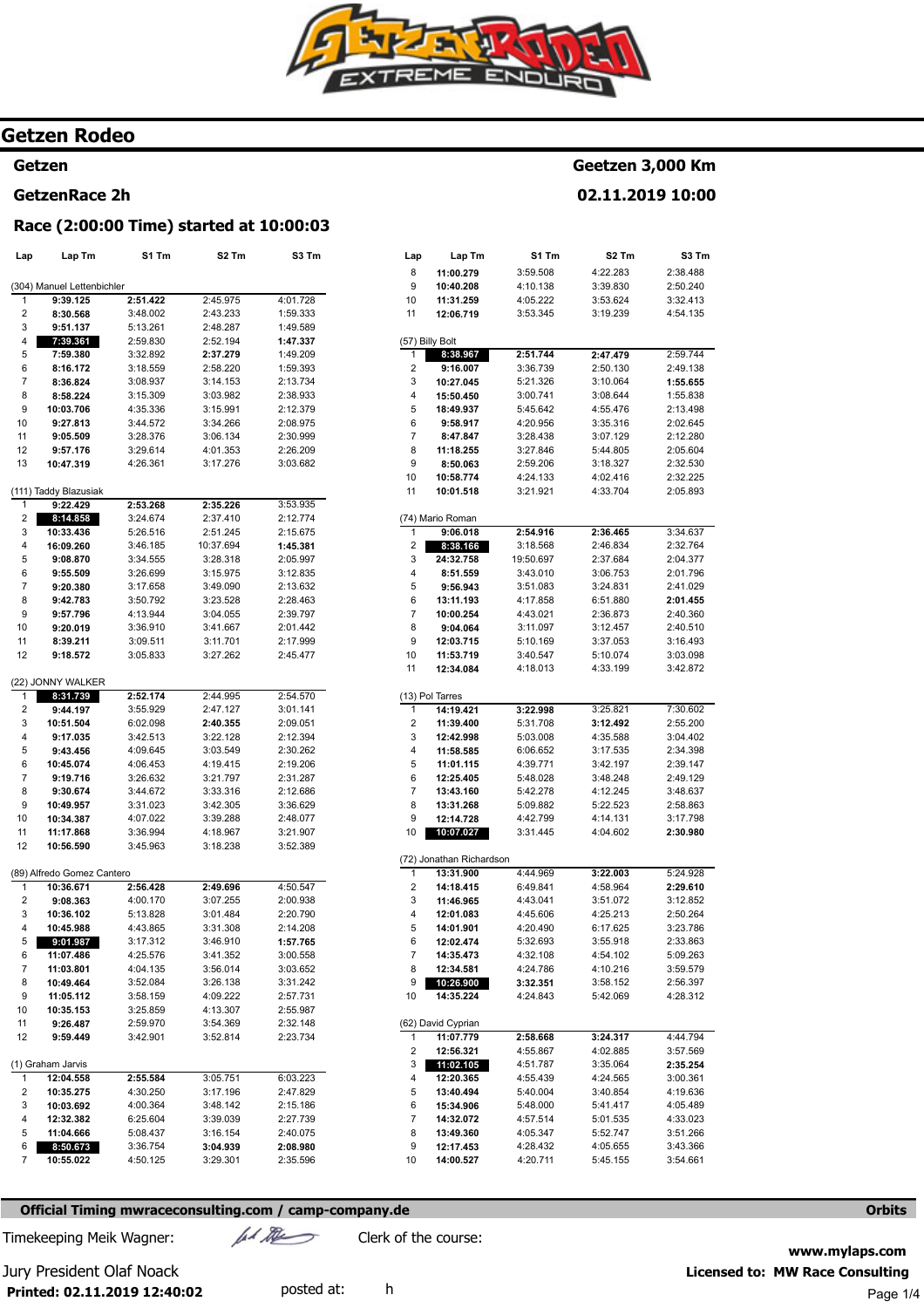

**S3 Tm** 

4:13.989 3:49.348 4:33.439 3:13.978 **2:50.182**  5:02.676 4:14.557 6:15.101

**Geetzen 3,000 Km 02.11.2019 10:00** 

> 5:26.831 3:26.008 **3:13.261**  4:11.972 6:08.701 4:38.904 4:24.317 4:55.030

5:12.453 **3:05.696**  3:43.058 4:15.692 4:59.973 3:56.914 5:16.275 7:43.195

4:18.913 **3:19.507**  3:34.221 5:09.362 6:52.147 4:58.986 9:12.167

6:17.434 **4:47.401**  5:10.531 5:49.192 5:27.906 6:08.790 5:02.335

4:11.591 **3:29.309**  5:00.643 6:36.738 6:16.577 5:35.720 4:34.404

**3:42.868**  5:34.795 3:57.913 5:13.961 5:24.922 5:19.919 5:43.636

# **Getzen Rodeo**

#### **Getzen**

#### **GetzenRace 2h**

# **Race (2:00:00 Time) started at 10:00:03**

| Lap | Lap Tm              | S1 Tm     | S <sub>2</sub> Tm | S3 Tm    | Lap            | Lap Tm                           | S1 Tm     | S2 Tm    |
|-----|---------------------|-----------|-------------------|----------|----------------|----------------------------------|-----------|----------|
|     |                     |           |                   |          |                |                                  |           |          |
|     | (80) Will Hoare     |           |                   | 6:13.883 |                | (20) Ib Andersen                 |           | 4:57.715 |
| 1   | 12:30.563           | 3:06.307  | 3:10.373          |          | 1              | 12:46.860                        | 3:35.156  |          |
| 2   | 12:05.832           | 5:13.802  | 2:45.640          | 4:06.390 | 2              | 15:02.026                        | 7:58.790  | 3:13.888 |
| 3   | 14:05.597           | 6:05.049  | 4:00.541          | 4:00.007 | 3              | 17:36.358                        | 9:20.518  | 3:42.401 |
| 4   | 14:16.977           | 6:07.158  | 3:37.178          | 4:32.641 | 4              | 15:43.123                        | 6:59.161  | 5:29.984 |
| 5   | 13:17.870           | 3:52.894  | 5:22.697          | 4:02.279 | 5              | 13:34.741                        | 6:28.172  | 4:16.387 |
| 6   | 13:07.478           | 4:26.606  | 3:42.458          | 4:58.414 | 6              | 17:17.136                        | 4:42.190  | 7:32.270 |
| 7   | 12:23.103           | 5:01.999  | 3:29.772          | 3:51.332 | $\overline{7}$ | 15:02.884                        | 6:11.553  | 4:36.774 |
| 8   | 15:36.908           | 4:08.726  | 6:42.685          | 4:45.497 | 8              | 18:29.997                        | 5:21.056  | 6:53.840 |
| 9   | 12:13.999           | 4:56.644  | 4:22.093          | 2:55.262 |                |                                  |           |          |
|     | (39) Lars Enöckl    |           |                   |          | 1              | (125) Miha Spindler<br>14:16.277 | 5:33.723  | 3:15.723 |
| 1   | 12:14.886           | 4:27.000  | 4:14.250          | 3:33.636 | 2              | 14:33.853                        | 7:00.469  | 4:07.376 |
| 2   |                     | 6:49.859  | 3:39.424          | 3:06.578 | 3              | 13:07.682                        | 6:40.780  | 3:13.641 |
| 3   | 13:35.861           |           |                   |          | 4              | 15:00.255                        |           |          |
| 4   | 13:13.815           | 5:52.664  | 4:13.136          | 3:08.015 |                |                                  | 6:41.599  | 4:06.684 |
|     | 12:06.233           | 5:09.955  | 3:56.470          | 2:59.808 | 5              | 18:36.382                        | 7:20.927  | 5:06.754 |
| 5   | 10:32.835           | 4:14.868  | 3:40.445          | 2:37.522 | 6              | 19:59.391                        | 7:14.883  | 8:05.604 |
| 6   | 13:17.504           | 5:40.097  | 3:35.561          | 4:01.846 | 7              | 14:36.159                        | 4:09.254  | 6:02.588 |
| 7   | 16:04.302           | 5:45.314  | 5:43.140          | 4:35.848 | 8              | 15:32.002                        | 4:52.763  | 5:44.209 |
| 8   | 14:46.244           | 5:07.524  | 5:38.862          | 3:59.858 |                |                                  |           |          |
| 9   | 13:16.895           | 5:03.327  | 4:26.281          | 3:47.287 |                | (17) Michael Walkner             |           |          |
|     |                     |           |                   |          | 1              | 14:08.184                        | 4:26.604  | 4:29.127 |
|     | (84) Michele Bosi   |           |                   |          | 2              | 15:21.296                        | 8:13.383  | 4:02.217 |
| 1   | 13:01.305           | 4:03.949  | 3:54.136          | 5:03.220 | 3              | 18:20.065                        | 10:02.917 | 4:34.090 |
| 2   | 13:57.079           | 6:36.511  | 4:19.024          | 3:01.544 | 4              | 15:01.628                        | 6:19.682  | 4:26.254 |
| 3   | 14:25.558           | 8:06.668  | 3:25.567          | 2:53.323 | 5              | 17:19.069                        | 6:38.624  | 5:40.472 |
| 4   | 15:00.480           | 6:53.618  | 4:10.161          | 3:56.701 | 6              | 14:30.423                        | 5:33.643  | 4:59.866 |
| 5   | 11:49.460           | 4:20.328  | 3:45.265          | 3:43.867 | 7              | 15:44.014                        | 5:30.488  | 4:57.251 |
| 6   | 14:42.732           | 6:05.839  | 4:31.156          | 4:05.737 | 8              | 21:17.464                        | 6:41.916  | 6:52.353 |
| 7   | 14:09.112           | 4:49.717  | 5:55.268          | 3:24.127 |                |                                  |           |          |
| 8   | 14:12.341           | 4:57.948  | 4:40.978          | 4:33.415 |                | (211) Sam Winterburn             |           |          |
| 9   | 12:24.252           | 4:47.772  | 4:12.557          | 3:23.923 | 1              | 15:41.979                        | 4:41.384  | 6:41.682 |
|     |                     |           |                   |          | 2              | 16:32.952                        | 9:36.252  | 3:37.193 |
|     | (33) Blake Gutzeit  |           |                   |          | 3              | 14:51.100                        | 5:58.529  | 5:18.350 |
| 1   | 13:44.961           | 3:46.802  | 4:03.634          | 5:54.525 | 4              | 15:25.238                        | 5:26.549  | 4:49.327 |
| 2   | 17:01.169           | 6:58.266  | 6:13.397          | 3:49.506 | 5              | 21:28.931                        | 10:08.320 | 4:28.464 |
| 3   | 12:40.746           | 6:54.478  | 3:04.375          | 2:41.893 | 6              | 17:31.289                        | 6:58.141  | 5:34.162 |
| 4   | 14:14.845           | 5:21.533  | 4:46.155          | 4:07.157 | $\overline{7}$ | 19:20.641                        | 5:24.200  | 4:44.274 |
| 5   | 14:30.127           | 5:28.126  | 4:54.080          | 4:07.921 |                |                                  |           |          |
| 6   | 14:42.995           | 6:33.546  | 3:48.502          | 4:20.947 |                | (44) Charlie Frost               |           |          |
| 7   | 13:43.440           | 4:36.481  | 4:30.504          | 4:36.455 | 1              | 15:16.613                        | 4:21.175  | 4:38.004 |
| 8   | 11:51.592           | 4:51.697  | 3:42.840          | 3:17.055 | 2              | 20:40.353                        | 10:20.227 | 5:32.725 |
| 9   | 13:28.180           | 4:22.745  | 5:30.288          | 3:35.147 | 3              | 19:31.041                        | 10:30.719 | 3:49.791 |
|     |                     |           |                   |          | 4              | 16:03.249                        | 4:33.960  | 5:40.097 |
|     | (37) Sonny Goggia   |           |                   |          | 5              | 16:25.604                        | 7:22.449  | 3:35.249 |
| 1   | 12:04.873           | 3:25.831  | 4:12.363          | 4:26.679 | 6              | 20:24.012                        | 5:18.517  | 8:56.705 |
| 2   | 16:42.895           | 10:02.106 | 3:52.464          | 2:48.325 | 7              | 14:00.331                        | 4:36.825  | 4:21.171 |
| 3   | 16:21.536           | 8:29.892  | 4:03.796          | 3:47.848 |                |                                  |           |          |
| 4   | 13:21.741           | 5:28.447  | 4:49.948          | 3:03.346 |                | (91) Nathan Watson               |           |          |
| 5   | 12:08.363           | 4:35.901  | 5:01.830          | 2:30.632 | 1              | 13:53.855                        | 4:21.946  | 5:20.318 |
| 6   | 16:28.559           | 7:49.745  | 5:33.119          | 3:05.695 | 2              | 20:19.505                        | 12:14.228 | 4:35.968 |
| 7   | 13:31.014           | 4:00.643  | 5:12.006          | 4:18.365 | 3              | 21:41.656                        | 9:07.553  | 7:33.460 |
| 8   | 13:55.206           | 4:34.737  | 5:45.910          | 3:34.559 | 4              | 15:05.468                        | 4:33.479  | 3:55.251 |
| 9   | 13:45.000           | 4:49.929  | 6:06.257          | 2:48.814 | 5              | 18:26.196                        | 7:05.179  | 5:04.440 |
|     |                     |           |                   |          | 6              | 21:03.520                        | 7:41.564  | 7:46.236 |
|     | (42) Eddie Karlsson |           |                   |          | 7              | 17:07.480                        | 5:32.806  | 7:00.270 |
| 1   | 12:22.022           | 2:54.752  | 3:45.702          | 5:41.568 |                |                                  |           |          |
| 2   | 14:39.716           | 8:03.315  | 3:21.419          | 3:14.982 |                | (716) Roman Korber               |           |          |
| 3   | 9:56.216            | 4:05.088  | 3:04.302          | 2:46.826 | 1              | 15:14.887                        | 6:23.460  | 5:08.559 |
| 4   | 13:38.024           | 5:17.983  | 4:55.226          | 3:24.815 | 2              | 17:25.051                        | 6:44.773  | 5:05.483 |
| 5   | 13:24.137           | 4:35.488  | 5:18.046          | 3:30.603 | 3              | 19:29.221                        | 7:55.099  | 7:36.209 |
| 6   | 17:37.883           | 8:52.311  | 4:54.444          | 3:51.128 | 4              | 17:22.981                        | 7:19.816  | 4:49.204 |
| 7   | 13:15.392           | 4:47.021  | 4:04.277          | 4:24.094 | 5              | 18:35.096                        | 7:31.616  | 5:38.558 |
| 8   | 19:21.608           | 6:31.235  | 7:48.858          | 5:01.515 | 6              | 18:48.982                        | 6:47.873  | 6:41.190 |
| 9   | 16:06.643           | 7:49.522  | 4:37.717          | 3:39.404 | 7              | 18:28.548                        | 7:33.671  | 5:11.241 |
|     |                     |           |                   |          |                |                                  |           |          |

## **Official Timing mwraceconsulting.com / camp-company.de Orbits <b>Orbits Orbits Orbits**

Timekeeping Meik Wagner:  $\mu$  Mexico Clerk of the course:

**Printed: 02.11.2019 12:40:02** 

**www.mylaps.com**  Jury President Olaf Noack **Licensed to: MW Race Consulting**  posted at: h explored at: h Page 2/4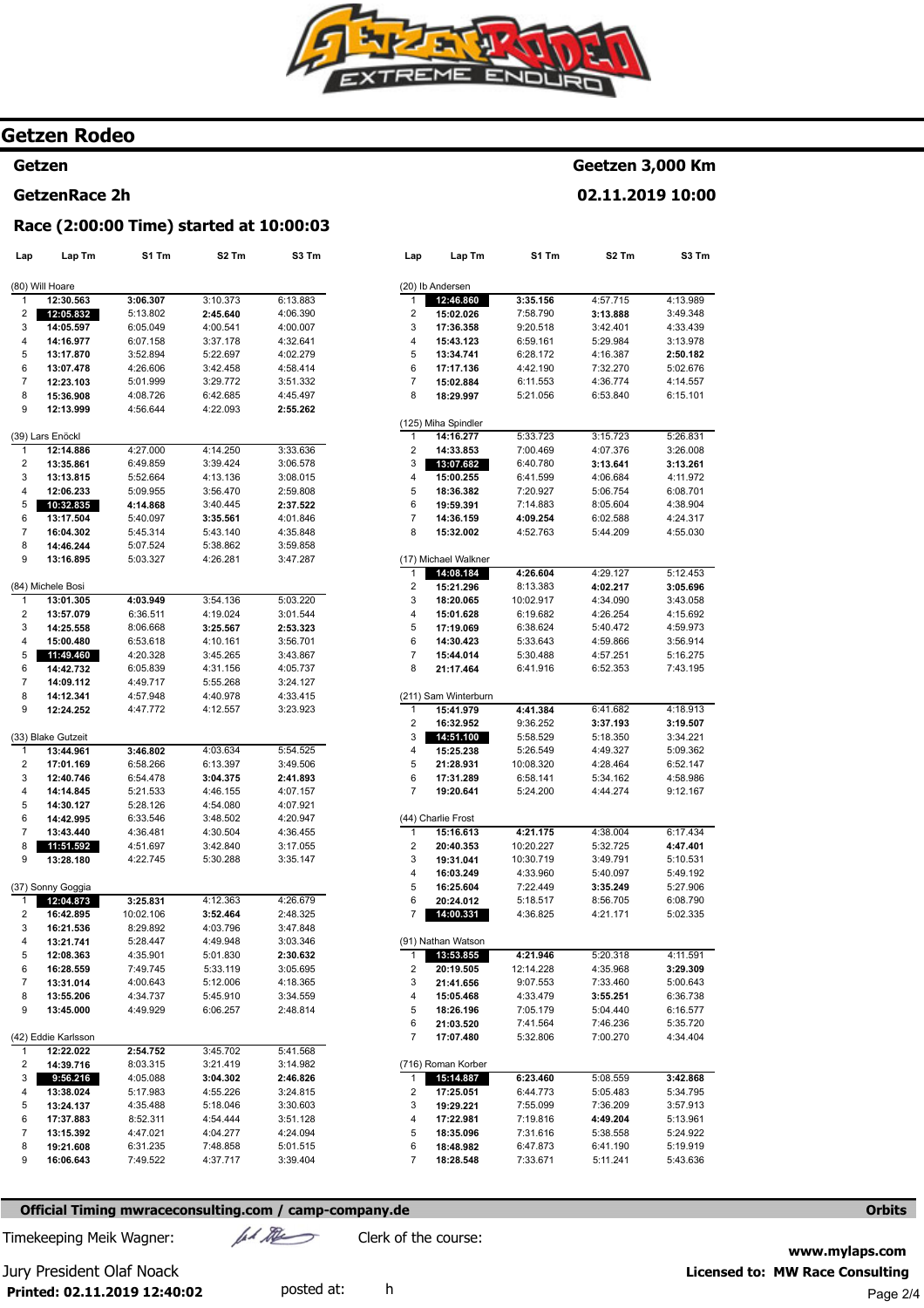

# **Getzen Rodeo**

# **Getzen**

# **GetzenRace 2h**

# **Race (2:00:00 Time) started at 10:00:03**

| Lap    | Lap Tm                           | S1 Tm                | S2 Tm                 | S3 Tm                |
|--------|----------------------------------|----------------------|-----------------------|----------------------|
|        |                                  |                      |                       |                      |
|        | (58) Josef Westgarth             |                      |                       |                      |
| 1      | 15:26.516                        | 5:11.884             | 4:25.207              | 5:49.425             |
| 2      | 16:52.041                        | 9:04.043             | 4:26.525              | 3:21.473             |
| 3      | 19:08.612                        | 8:41.628<br>6:51.184 | 4:38.318              | 5:48.666             |
| 4<br>5 | 17:40.055<br>25:18.773           | 9:46.437             | 4:48.983<br>10:17.374 | 5:59.888<br>5:14.962 |
| 6      | 20:28.900                        | 7:01.579             | 6:36.652              | 6:50.669             |
| 7      | 22:23.339                        | 8:14.047             | 7:20.484              | 6:48.808             |
|        |                                  |                      |                       |                      |
|        | (11) Robert Scharl               |                      |                       |                      |
| 1      | 16:04.337                        | 6:17.320             | 4:23.110              | 5:23.907             |
| 2      | 18:35.614                        | 8:10.115             | 5:50.305              | 4:35.194             |
| 3      | 22:20.559                        | 9:21.235             | 5:50.846              | 7:08.478             |
| 4      | 19:46.442                        | 7:43.265             | 4:47.342              | 7:15.835             |
| 5      | 16:08.519                        | 6:23.232             | 4:31.525              | 5:13.762             |
| 6<br>7 | 21:31.982<br>22:23.339           | 7:14.437<br>7:32.780 | 7:35.600<br>7:01.666  | 6:41.945<br>7:48.893 |
|        |                                  |                      |                       |                      |
|        | (99) Ben Hemingway               |                      |                       |                      |
| 1      | 15:46.931                        | 6:58.740             | 4:15.730              | 4:32.461             |
| 2      | 19:41.251                        | 9:29.757             | 5:53.273              | 4:18.221             |
| 3      | 20:32.846                        | 7:50.732             | 6:33.468              | 6:08.646             |
| 4      | 21:25.037                        | 9:41.101             | 7:22.067              | 4:21.869             |
| 5      | 19:28.941                        | 7:53.706             | 5:33.698              | 6:01.537             |
| 6      | 20:29.213                        | 8:06.718             | 6:31.711              | 5:50.784             |
|        | (127) Václav Nedved              |                      |                       |                      |
| 1      | 16:19.204                        | 6:31.015             | 4:29.157              | 5:19.032             |
| 2      | 20:26.994                        | 10:21.893            | 4:59.024              | 5:06.077             |
| 3      | 20:45.170                        | 7:42.167             | 5:35.808              | 7:27.195             |
| 4      | 21:01.816                        | 8:36.955             | 6:25.507              | 5:59.354             |
| 5      | 19:41.066                        | 9:26.791             | 6:13.831              | 4:00.444             |
| 6      | 18:01.751                        | 6:03.947             | 5:45.621              | 6:12.183             |
|        | (222) Michael Günther            |                      |                       |                      |
| 1      | 18:37.244                        | 6:06.496             | 5:41.511              | 6:49.237             |
| 2      | 24:07.794                        | 16:29.838            | 4:34.447              | 3:03.509             |
| 3      | 16:40.333                        | 5:20.978             | 5:38.794              | 5:40.561             |
| 4      | 17:53.152                        | 7:04.807             | 4:11.312              | 6:37.033             |
| 5      | 20:02.587                        | 7:01.633             | 5:54.478              | 7:06.476             |
| 6      | 16:16.013                        | 5:15.454             | 4:28.311              | 6:32.248             |
|        | (98) Marc Wulf                   |                      |                       |                      |
| 1      | 15:47.892                        | 7:07.034             | 4:17.255              | 4:23.603             |
| 2      | 24:05.056                        | 12:07.736            | 5:32.422              | 6:24.898             |
| 3      | 23:29.174                        | 9:43.482             | 8:44.572              | 5:01.120             |
| 4      | 16:37.170                        | 6:29.197             | 4:38.698              | 5:29.275             |
| 5      | 19:34.237                        | 8:46.310             | 6:02.714              | 4:45.213             |
| 6      | 18:15.155                        | 7:16.871             | 4:20.706              | 6:37.578             |
|        | (6) Oskar Kaczmarczyk            |                      |                       |                      |
| 1      | 13:49.110                        | 5:56.704             | 4:12.795              | 3:39.611             |
| 2      | 19:12.914                        | 9:55.397             | 4:34.680              | 4:42.837             |
| 3      | 22:56.453                        | 8:24.838             | 10:08.387             | 4:23.228             |
| 4      | 20:53.574                        | 7:33.589             | 5:06.572              | 8:13.413             |
| 5      | 21:17.961                        | 7:03.772             | 5:42.515              | 8:31.674             |
| 6      | 19:45.471                        | 7:32.748             | 6:55.974              | 5:16.749             |
|        |                                  |                      |                       |                      |
| 1      | (105) Kenny Lötzsch<br>23:00.048 | 13:01.913            | 5:15.406              | 4:42.729             |
| 2      | 21:29.926                        | 11:18.570            | 5:23.384              | 4:47.972             |
| 3      | 16:17.884                        | 6:37.981             | 4:10.865              | 5:29.038             |
| 4      | 18:20.758                        | 7:07.336             | 5:19.730              | 5:53.692             |
| 5      | 20:59.934                        | 6:07.679             | 7:02.094              | 7:50.161             |
| 6      | 23:07.867                        | 6:58.683             | 5:17.815              | 10:51.369            |

| Lap    | Lap Tm                   | S1 Tm                 | S2 Tm                | S3 Tm     |
|--------|--------------------------|-----------------------|----------------------|-----------|
|        | (321) Grzegorz Kargul    |                       |                      |           |
| 1      | 19:47.254                | 10:53.054             | 3:39.343             | 5:14.857  |
| 2      | 20:02.445                | 9:14.591              | 6:02.967             | 4:44.887  |
| 3      | 19:38.821                | 9:13.971              | 5:18.115             | 5:06.735  |
| 4      | 23:26.864                | 7:40.117              | 8:43.992             | 7:02.755  |
| 5      | 18:46.269                | 6:24.131              | 6:22.312             | 5:59.826  |
| 6      | 23:52.545                | 10:24.077             | 6:04.190             | 7:24.278  |
|        |                          |                       |                      |           |
|        | (155) Kevin Berginc      |                       |                      |           |
| 1      | 19:10.545                | 8:48.469              | 5:35.291             | 4:46.785  |
| 2      | 19:37.088                | 8:32.849              | 6:37.153             | 4:17.244  |
| 3      | 27:01.201                | 12:52.550             | 6:41.622             | 7:27.029  |
| 4      | 22:26.476                | 10:18.002             | 5:34.791             | 6:33.683  |
| 5      | 23:32.666                | 8:25.974              | 6:29.045             | 8:37.647  |
| 6      | 24:26.291                | 8:22.863              | 5:00.955             | 10:46.538 |
|        | (93) Sandra Gomez        |                       |                      |           |
| 1      | 20:16.226                | 9:27.237              | 6:08.681             | 4:40.308  |
| 2      | 23:14.635                | 10:17.864             | 7:02.421             | 5:54.350  |
| 3      | 21:40.311                | 7:12.644              | 7:26.271             | 7:01.396  |
| 4      | 23:25.096                | 9:56.393              | 5:05.796             | 8:22.907  |
| 5      | 25:45.478                | 9:12.691              | 9:07.244             | 7:25.543  |
| 6      | 24:33.233                | 6:58.259              | 6:22.522             | 11:12.452 |
|        | (203) Lucas Müller       |                       |                      |           |
| 1      | 28:48.629                | 16:39.961             | 6:11.812             | 5:56.856  |
| 2      | 24:25.843                | 9:36.348              | 8:05.833             | 6:43.662  |
| 3      | 21:51.546                | 9:44.933              | 4:58.194             | 7:08.419  |
| 4      | 21:43.821                | 8:00.183              | 6:50.006             | 6:53.632  |
| 5      | 15:53.916                | 6:39.714              | 4:49.387             | 4:24.815  |
|        |                          |                       |                      |           |
|        | (161) Leon Hentschel     |                       |                      |           |
| 1      | 21:31.865                | 8:03.710              | 6:41.970             | 6:46.185  |
| 2      | 33:04.947                | 10:38.174             | 13:44.361            | 8:00.838  |
| 3      | 26:19.798                | 11:58.103             | 6:59.176             | 7:22.519  |
| 4      | 20:03.436                | 6:31.905              | 7:38.592             | 5:52.939  |
| 5      | 16:14.488                | 6:03.512              | 4:07.686             | 6:03.290  |
|        | (907) Florian Kirchmayer |                       |                      |           |
| 1      | 24:28.112                | 11:01.188             | 6:21.449             | 7:05.475  |
| 2      | 27:01.484                | 12:39.384             | 6:50.990             | 7:31.110  |
| 3      | 24:20.305                | 9:32.972              | 5:55.421             | 8:51.912  |
| 4      | 23:57.736                | 8:39.538              | 5:57.198             | 9:21.000  |
| 5      | 20:52.517                | 8:06.307              | 5:31.846             | 7:14.364  |
|        | (30) Marco Pfeifer       |                       |                      |           |
| 1      | 17:59.104                | 8:25.449              | 4:50.647             | 4:43.008  |
| 2      | 20:14.257                | 9:45.133              | 5:12.198             | 5:16.926  |
| 3      | 21:33.884                | 7:32.398              | 8:41.858             | 5:19.628  |
| 4      | 29:58.666                | 15:37.973             | 6:07.730             | 8:12.963  |
| 5      | 34:03.245                | 12:31.700             | 12:20.364            | 9:11.181  |
|        | (82) Alexander Leonhardt |                       |                      |           |
| 1      | 22:55.083                | 12:09.067             | 6:01.930             | 4:44.086  |
|        | 21:46.779                |                       |                      | 5:19.769  |
| 2      |                          | 11:02.547             | 5:24.463             | 7:01.266  |
| 3<br>4 | 24:01.297                | 11:27.346<br>8:25.905 | 5:32.685             | 10:21.612 |
|        | 27:08.352<br>22:59.759   |                       | 8:20.835<br>7:50.479 |           |
| 5      |                          | 5:11.467              |                      | 9:57.813  |
|        | (4) Jeremias Iby         |                       |                      |           |
| 1      | 21:56.817                | 6:07.315              | 7:17.223             | 8:32.279  |
| 2      | 28:31.847                | 10:15.779             | 11:26.532            | 6:49.536  |
| 3      | 25:43.133                | 9:07.247              | 6:43.855             | 9:52.031  |
| 4      | 26:10.627                | 8:00.141              | 7:03.075             | 11:07.411 |
| 5      | 25:44.255                | 6:35.421              | 11:38.041            | 7:30.793  |
|        |                          |                       |                      |           |

**Geetzen 3,000 Km 02.11.2019 10:00** 

## **Official Timing mwraceconsulting.com / camp-company.de** Orbits **Company.de Company.de Company**

Timekeeping Meik Wagner:  $\mu$ // $\lambda$ 

**Printed: 02.11.2019 12:40:02** 

**www.mylaps.com**  Jury President Olaf Noack **Licensed to: MW Race Consulting**  posted at: h explored at: h Page 3/4